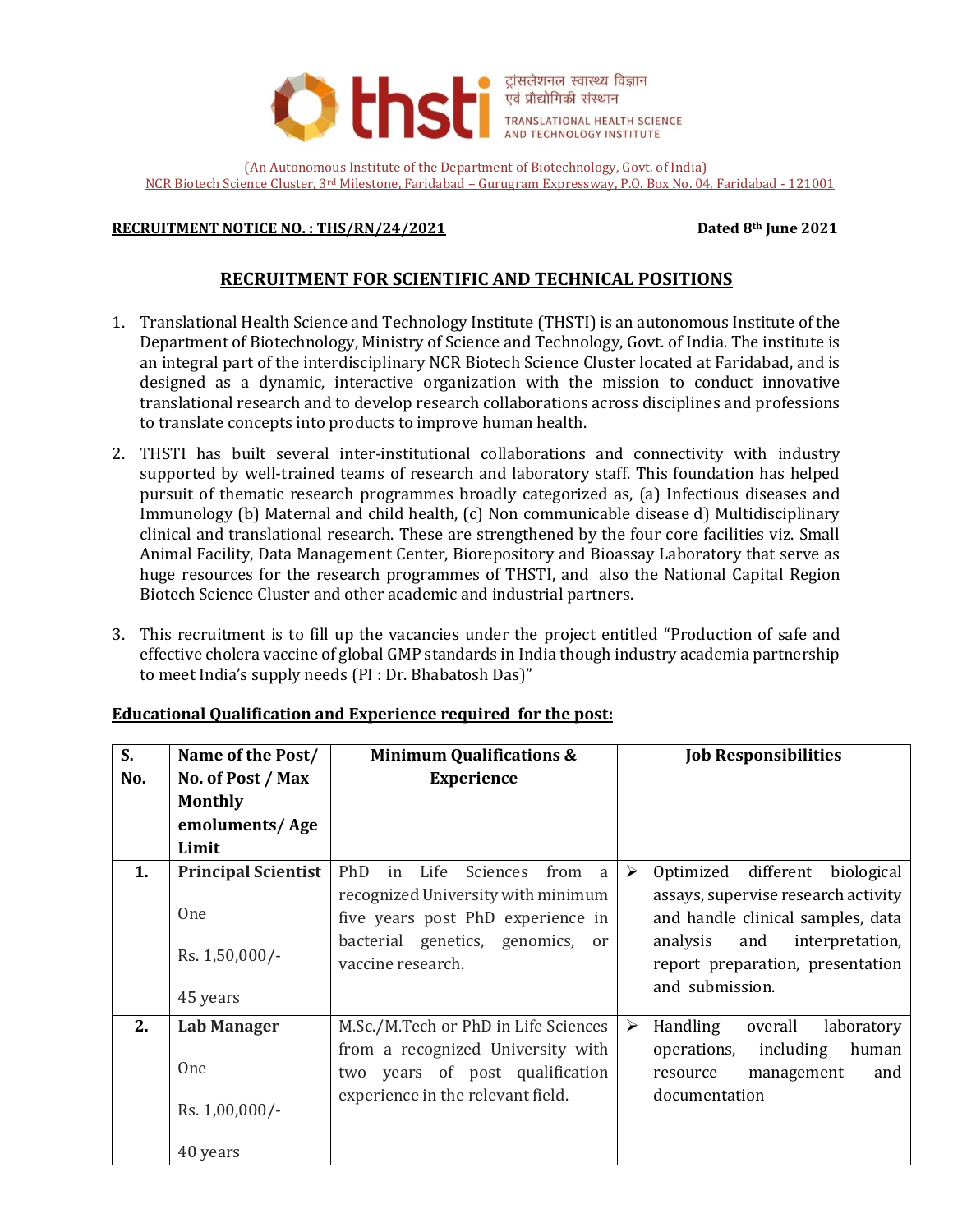| 3.                                                                                          | <b>Lab Technician</b><br>Two<br>Rs. 50,000/-<br>35 years | M.Sc./M.Tech. in<br>Microbiology/<br>Biotechnology/Biochemistry from a<br>recognized University.<br><b>OR</b><br><b>BMLT</b> in Life Sciences/ Microbiology<br>from a recognized University with<br>years of post-qualification<br>two | ➤ | Handle day to day operations<br>sample receiving, storage, routine<br>lab works, log book maintenance,<br>assay run. |
|---------------------------------------------------------------------------------------------|----------------------------------------------------------|----------------------------------------------------------------------------------------------------------------------------------------------------------------------------------------------------------------------------------------|---|----------------------------------------------------------------------------------------------------------------------|
|                                                                                             |                                                          | relevant experience.                                                                                                                                                                                                                   |   |                                                                                                                      |
| 4.                                                                                          | <b>Lab Attendant</b>                                     | $10th$ or $12th$ with science as a subject                                                                                                                                                                                             | ➤ | Handle cleaning operations.                                                                                          |
|                                                                                             | 0 <sub>ne</sub>                                          | from a recognized board with one<br>year of post qualification experience                                                                                                                                                              |   |                                                                                                                      |
|                                                                                             | Rs. 20,000/-                                             | in the relevant field.                                                                                                                                                                                                                 |   |                                                                                                                      |
|                                                                                             | 30 years                                                 |                                                                                                                                                                                                                                        |   |                                                                                                                      |
| Last data for receint of online application $\cdot$ 28th June 2021<br>$\blacktriangleright$ |                                                          |                                                                                                                                                                                                                                        |   |                                                                                                                      |

Last date for receipt of online application : **28th June 2021.**

The applications will be scrutinised/shortlisted and processed for further selection.

# **GENERAL TERMS & CONDITIONS:**

- These are short-term positions and extension will be granted subject to satisfactory performance of the incumbents and tenure of the project for which they are selected. Those appointed to these positions will not have any claim for regularization of their employment.
- All educational, professional and technical qualification should be from a recognized Board/University.
- The experience requirement specified above shall be the experience acquired after obtaining the minimum educational qualifications specified for the post.
- Closing date of online application will be the **CRUCIAL DATE** for determining eligibility with regard to age, essential qualification etc.
- The age limit, qualification, experience and other requirements may be relaxed at the discretion of the competent authority, in case of candidates who are otherwise suitable. In case candidates are not found suitable for the posts notified, they can be offered lower post / lower emoluments on the recommendation of the Selection Committee.
- Age and other relaxations for direct recruits and departmental candidates: 1. By five years for candidates belonging to SC/ST communities. 2. By three years for candidates belonging to OBC communities. 3. For Persons with Benchmark Disabilities (PwBD) falling under the following categories : (i) UR - ten years, (ii) OBC - 13 years (iii) SC/ST - 15 4. Age is relaxable for Central Government servants up to five years in accordance with the instructions or orders issued by the Central Government, from time-to-time. 5. There is no upper age limit for the Institute employees who are treated as departmental candidates.
- All results will be published on our website and all future communications will be only through email
- h) In case a large number of applications are received, screening will be done to limit the number of candidates to those possessing higher/relevant qualification and experience.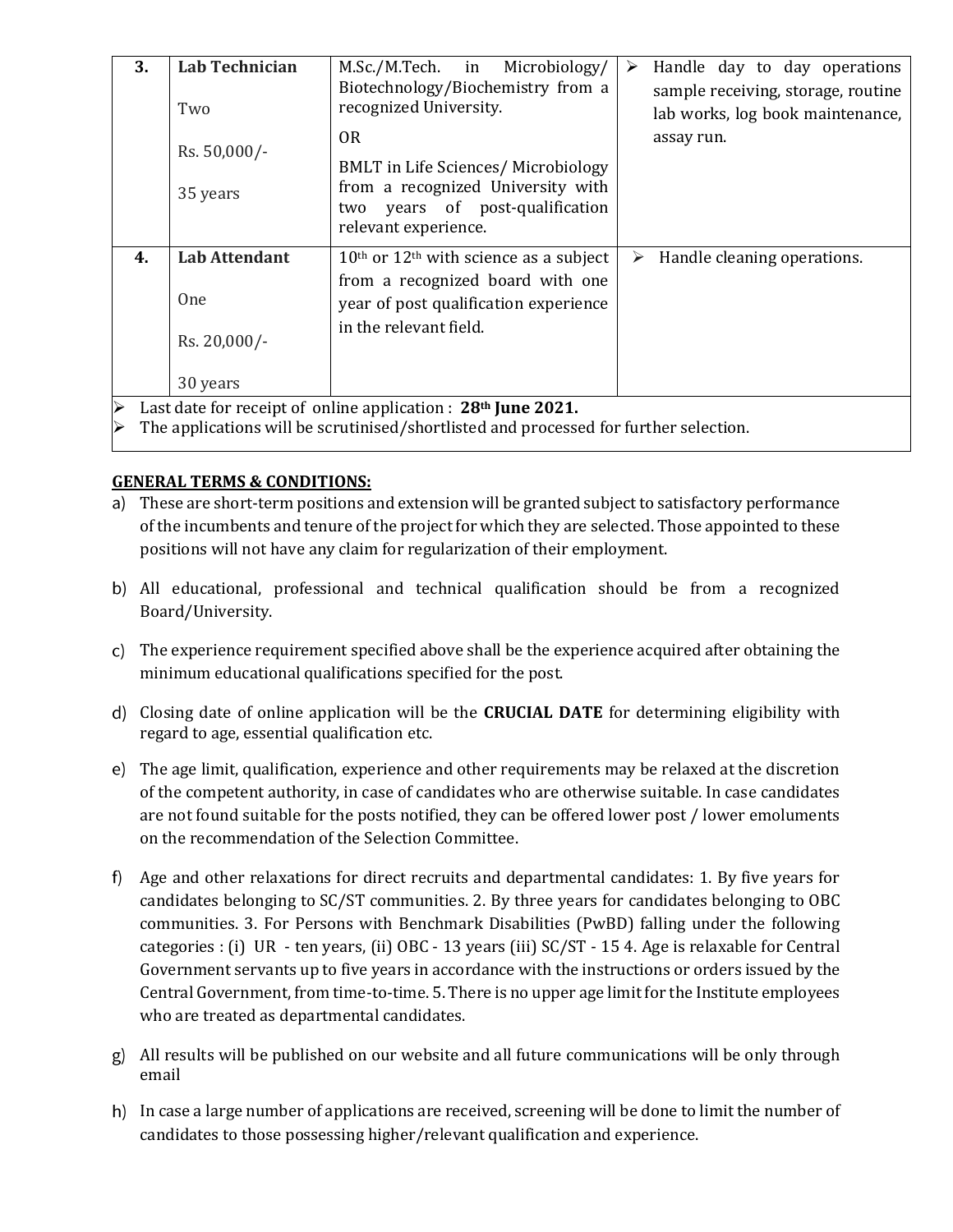- With regard to any provisions not covered in this notification, the bye laws of THSTI / Govt. of India rules / guidelines shall prevail.
- Canvassing in any form will be a disqualification

### **HOW TO APPLY:**

- 1. **Documents to be kept handy before filling up the online application:** (all the documents except (i) should be in pdf format) :
	- i) A soft copy of your passport size photo and signature. (jpeg/jpg/png format)
	- ii) A comprehensive CV containing details of qualification, positions held, professional experience / distinctions etc.
	- iii) Matriculation certificate (equivalent to 10th Standard) / Mark sheet
	- iv) Intermediate certificate (equivalent to 12th Standard) / Mark sheet (if applicable)
	- v) Graduation/Diploma degree certificate / Mark sheet (if applicable)
	- vi) Post-Graduation degree certificate & Mark sheet (if applicable)
	- vii) Relevant experience certificates (if applicable)
- viii) Caste / Disability certificate in the format prescribed by the Govt. of India, if applicable

# 2. **Procedure for filling up online application:**

- i) The eligible and interested candidates may apply online at the Institute's website [www.thsti.res.in/career.](http://www.thsti.res.in/career) Applications through any other mode will not be accepted.
- ii) The following will be the step wise procedure-
	- A) Step 1 : Details of applicant
	- B) Step 2 : Uploading of documents
	- C) Step 3 : Payment of application fee
		- $\triangleright$  The payment can be made by using Debit Card / Credit Card / Internet Banking / UPI.
		- $\triangleright$  Once payment is made, no correction / modification is possible
		- $\triangleright$  Candidates are requested to keep a copy of the provisional receipt forfuture reference.
		- $\triangleright$  Fee once paid shall not be refunded under any circumstances.
		- $\triangleright$  Details of fees to be paid are as shown below:

| S.<br>No. | <b>Applying on direct</b><br>recruitment | <b>Application fee amount</b>                                |  |  |
|-----------|------------------------------------------|--------------------------------------------------------------|--|--|
|           | Unreserved, OBC & EWS<br>candidates      | Rs 500/-<br>For S. no. 1 & 2<br>Rs 200/-<br>For S. no. 3 & 4 |  |  |
|           | SC/ST/Women/PwBD                         | $Rs 100/-$                                                   |  |  |

D) Step 4 : Submission of application form

- iii) On successful submission of application, an auto-generated email containing the reference number will be sent to the email address provided. Please keep a note of the reference number for future correspondence.
- iv) Candidates are required to keep a printout of the online application form by using the print button on the dashboard for future reference.
- v) Candidates must ensure that he / she fulfils all the eligibility criteria as stipulated in the advertisement. If it is found that he / she does not fulfil the stipulated criteria during the recruitment process, the candidature of the candidate will be cancelled. If the same is noticed after the appointment, the candidate will be terminated following due process.
- vi) Incomplete applications shall be summarily rejected and no correspondence in this regard shall be entertained.